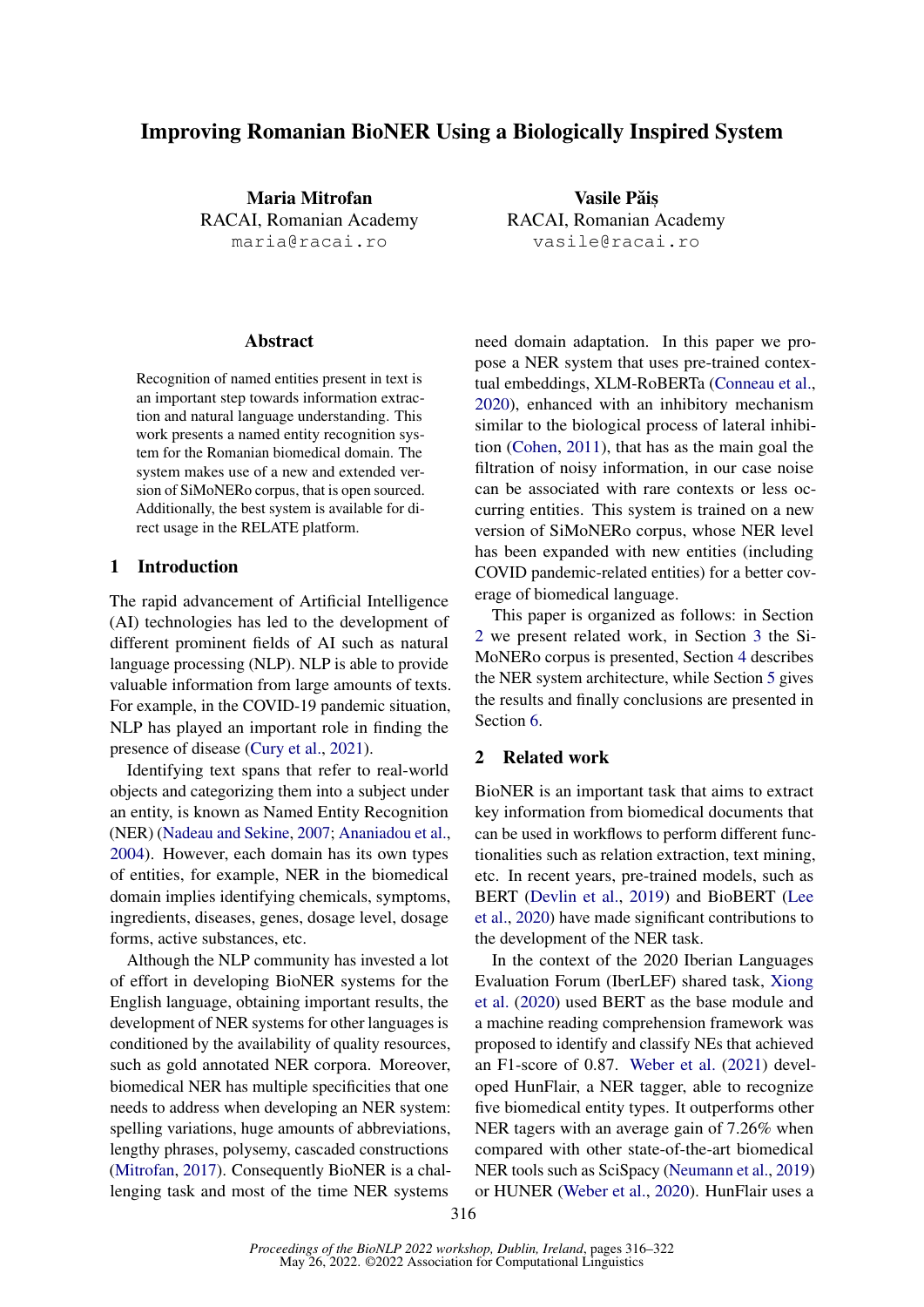character-level model that was pretrained on 3 million full texts and 24 million biomedical abstracts.

Even though the performance of NER systems for the biomedical domain for English has increased lately, there is still room for improvement until human annotators performance is reached. The Romanian language, suffers from the scarcity of NER systems for different subdomains, especially in the biomedical domain. One of the first attempts to develop a biomedical NER tagger was based on a Partitioned Convolutional Neural Network for classification and used word-embeddings computed from the Romanian section of Wikipedia, concatenated with a medical sub-corpus [\(Mitro](#page-5-2)[fan,](#page-5-2) [2017\)](#page-5-2). This approach achieved an F1-score of around 0.5. A more recent approach was based on Bidirectional Long-Short-Term Memory (BiL-STM) networks and obtained an F1-score of 0.81 [\(Mitrofan,](#page-5-6) [2019\)](#page-5-6).

# <span id="page-1-0"></span>3 SiMoNERo corpus

SiMoNERo is the gold standard morphologically, syntactically and named entity annotated Romanian medical corpus. This corpus has three different development stages. The first one was the creation of the MoNERo corpus, a gold standard biomedical corpus for Romanian language enhanced with two types of annotations: morphological and named entities specific to the biomedical domain [\(Mitro](#page-5-7)[fan et al.,](#page-5-7) [2019\)](#page-5-7). The second development stage was the addition of the syntactic annotations [\(Mi](#page-5-8)[titelu and Mitrofan,](#page-5-8) [2020\)](#page-5-8). The current phase is the one in which the named entity annotation level was enhanced by 10%, due to the addition of new relevant sentences. Currently, SiMoNERo has 163,707 tokens, comprised in 5,418 sentences and 15,493 NEs.

SiMoNERo contains texts from three types of documents: scientific medical literature books, medical journal articles, and sites that offer explanations on various medical topics. Regarding the medical domain, the texts were chosen to belong mainly to cardiology, diabetes, and endocrinology.

The annotation scheme of the corpus has three different levels:

• The morphological level that had two development stages: automatic annotation using the TTL tool [\(Ion,](#page-5-9) [2007\)](#page-5-9) and manual verification of each tag. Currently, the POS-tags of the newly added sentences are yet to be validated by hand.

<span id="page-1-2"></span>

| <b>Type</b> | <b>Average</b> | Stdev. |
|-------------|----------------|--------|
| <b>ANAT</b> | 1.64           | 0.82   |
| <b>CHEM</b> | 1.34           | 0.73   |
| <b>DISO</b> | 1.78           | 0.99   |
| <b>PROC</b> | 1.85           | 0.99   |

Table 1: The average size of NEs

- Named entity level that was developed by two annotators. The annotation scheme contains four semantic groups: anatomy (ANAT), chemicals and drugs (CHEM), disorders (DISO), and procedures (PROC). Each entity is marked in Inside-Outside-Beginning (IOB2) format [\(Sang and Veenstra,](#page-6-3) [1999\)](#page-6-3), where "B" denotes the beginning of a chunk (a span of tokens) and "I" represents an inside of a chunk. "O" - labels highlight tokens that do not belong to a chunk. Figure [2](#page-2-1) presents an excerpt of the corpus with annotations ("Eritemul diabetic deseori mimează erizipelul și de aceea este numit și eritem pseudo-erizipeloid"/ "Diabetic erythema often mimics erysipelas and and therefore it is also called erysipeloid erythema"). In order to see the guidelines for named entity annotation see [\(Mitrofan et al.,](#page-5-7) [2019\)](#page-5-7). Currently, this level of annotation was expanded with 2,176 new NEs annotations: 385 (ANAT), 213 (CHEM), 566 (DISO), and 1,012 (PROC).
- Syntactic level that was added automatically using NLP-Cube parser (Boroş et al., [2018\)](#page-4-4). Additionally, a manual validation process was performed to ensure compatibility with Universal Dependencies  $(UD)^1$  $(UD)^1$  validation tests.

After the corpus was expanded with new annotations regarding the named entities level, all sentences were shuffled and split into three files: train, dev, and test. In order to evaluate our approach we used 80% of the corpus sentences for training, 10% for development, and 10% for testing. Figure [2](#page-2-1) shows the label distribution in the train, dev and test sets. Y axis indicates the number of a particular label in the data and Table [1](#page-1-2) indicates that most of the medical NEs are compound of more than one token. This version of the corpus is freely available for download and non-commercial use <sup>[2](#page-1-3)</sup>.

<span id="page-1-3"></span><span id="page-1-1"></span><sup>1</sup><https://universaldependencies.org/> <sup>2</sup><https://www.racai.ro/tools/text/>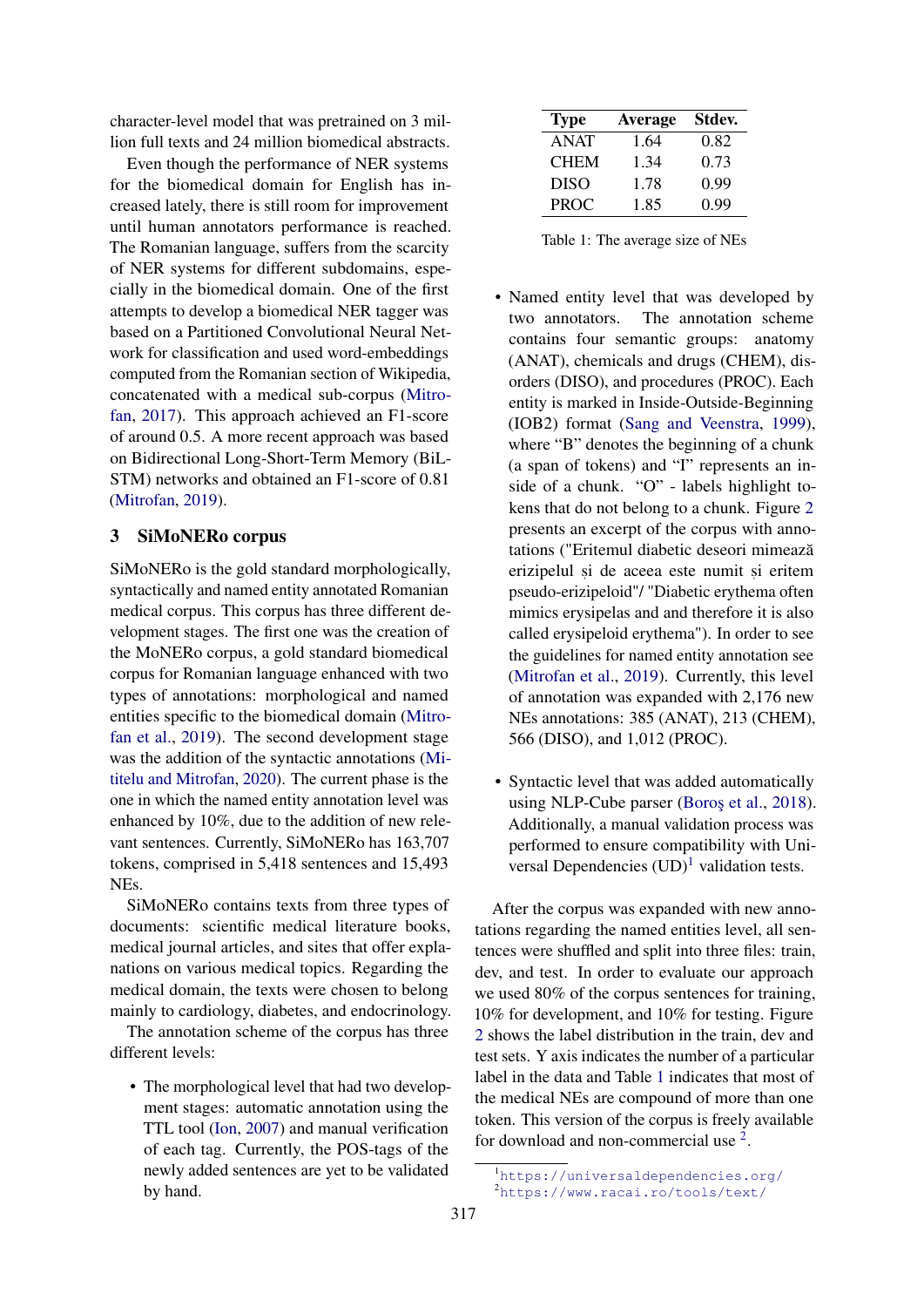| $#$ sent id = test 46                                                                                                                 |
|---------------------------------------------------------------------------------------------------------------------------------------|
| # text = Eritemul diabetic deseori mimează erizipelul si de aceea este denumit si eritem pseudo-erizipeloid.                          |
| 1 Eritemul eritem NOUN Nomsrv Case=Nom Definite=Def Gender=Masc Number=Sing 4 nsubj<br>B-DISO                                         |
| diabetic ADJ Afpms-n Definite=Ind Degree=Pos Gender=Masc Number=Sing 1 amod<br>$I-DISO$<br>2 diabetic                                 |
| 3 deseori deseori ADV Rgp Degree=Pos 4 advmod 60                                                                                      |
| 4 mimează mima                                                                                                                        |
| 5 erizipelul erizipel NOUN Ncmsry Case=Nom Definite=Def Gender=Masc Number=Sing 4 obj<br>B-DISO                                       |
| 6 si si CCONJ Crssp Polarity=Pos 10 cc 0                                                                                              |
| 7 de de ADP-Spsa - AdpTvpe=PrepICase=Acc - 10 advmod - 0                                                                              |
| Pd3fsr Case=Nom Gender=Fem Number=Sing Person=3 PronType=Dem 7 fixed _ _<br>8 aceea acela PRON                                        |
| 9 este fi AUX Vaip3s Mood=Ind Number=Sing Person=3 Tense=Pres VerbForm=Fin 10 aux:pass                                                |
|                                                                                                                                       |
| 11 si si CCONJ Crssp Polaritv=Pos 12 cc 0                                                                                             |
| 12 eritem eritem NOUN Noms-n Definite=Ind Gender=Masc Number=Sing 10 conj<br>B-DISO                                                   |
| 13 pseudo-erizipeloid pseudo-erizipeloid ADJ Afpms-n Definite=Ind Degree=Pos Gender=Masc Number=Sing 12 advmod<br>SpaceAfter=No I-DIS |
| PUNCT PERIOD 4 punct SpacesAfter= $\rceil r \ln$<br>$\circ$<br>$14 \cdot \cdot \cdot$                                                 |
|                                                                                                                                       |

Figure 1: Example of a sentence extracted from the corpus.

<span id="page-2-1"></span>

Figure 2: Label distribution in the train, dev and test data.

# <span id="page-2-0"></span>4 System architecture

For the purposes of this work we constructed a state-of-the-art system for NER in the Romanian biomedical domain using contextualized embeddings. Previous work relied solely on static embeddings. In order to compare the newly proposed system with previous approaches we also trained a system making use of static embeddings. This was necessary since existing systems were trained on the previous, smaller, version of the corpus, hence no direct comparison was possible. Comparison with older models is further made difficult by the introduction of new terms (such as COVID-related). The results for both systems, using static and contextual embeddings, are described in Section [5.](#page-3-0)

NER systems making use of transformer-based models usually obtain the numeric representations associated with input tokens which are then fed into a linear layer. Finally a classification head is used to obtain the predictions. In our approach, we employed an additional layer inspired by the biological process of lateral inhibition. In neurobiology, this process is defined as the capacity of an excited neuron to reduce the activity of its neighbors. This

new layer is inserted after the embeddings calculation and before the linear layer.

To emulate the way inhibitory inter-neurons function, an embedding dimension value is either allowed to pass unchanged to the next layer or set to zero, depending on the other values. The forward pass calculation is given in Equation [1,](#page-2-2) where X is the layer's input vector, associated with a token embedding representation, Diag represents a matrix with the diagonal set to the vector given as parameter, ZeroDiag is the matrix with the value zero on the diagonal, and W and B represent the weights and bias. Θ is the Heaviside function, described in Equation [2.](#page-2-3)

<span id="page-2-3"></span><span id="page-2-2"></span>
$$
F(X) = X * Diag(\Theta(X * ZeroDiag(W) + B))
$$
\n(1)

$$
\Theta(x) = \begin{cases} 1, x > 0 \\ 0, x \le 0 \end{cases}
$$
 (2)

The problem of computing a derivative for the Heaviside function in the backward pass was overcome by approximating the Heaviside function with the sigmoid function using a scaling parameter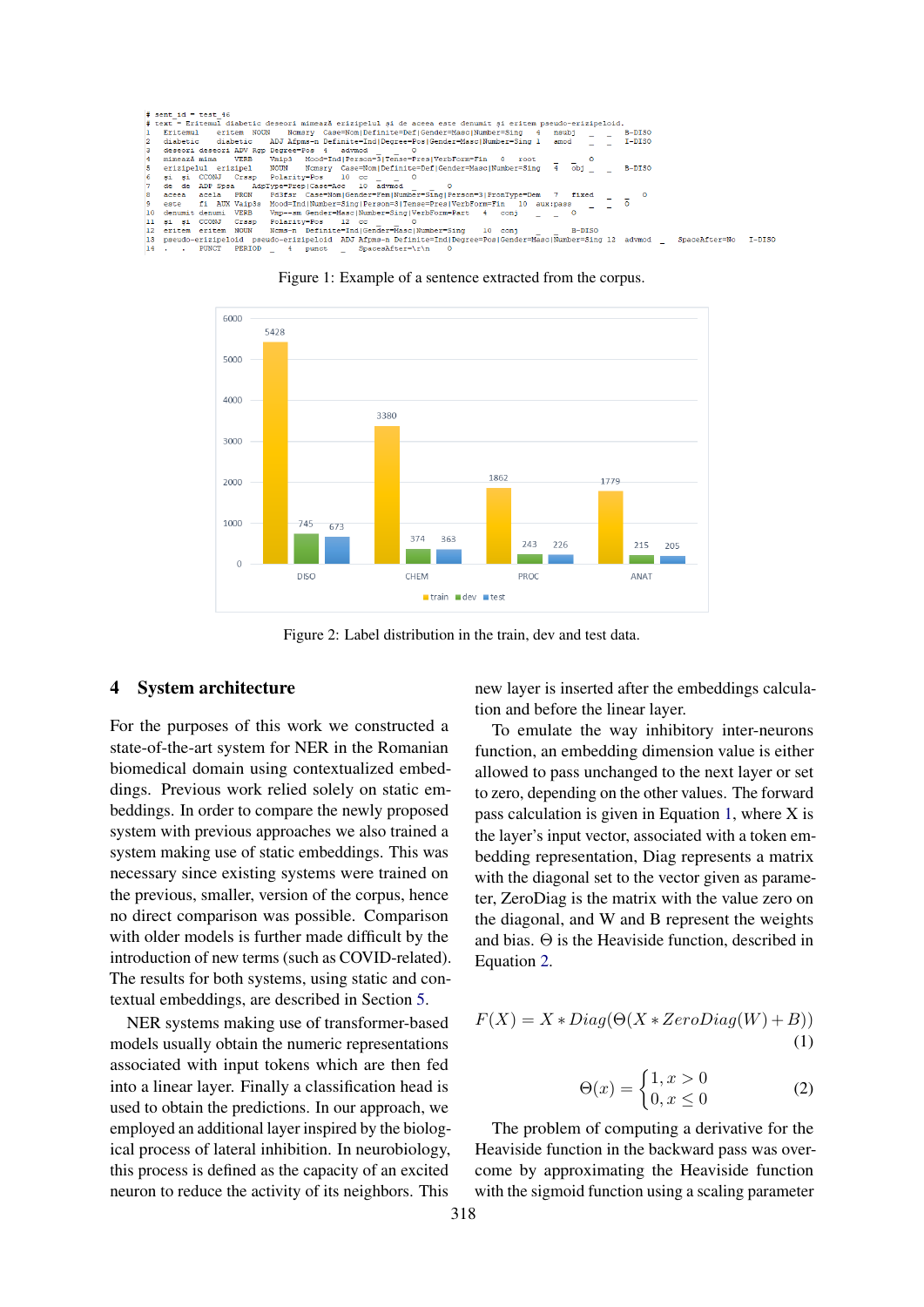as suggested by [Wunderlich and Pehle](#page-6-4) [\(2021\)](#page-6-4). This approximation was used only in the backward pass, while in the forward pass the Heaviside function was used as it is. This approximation technique is also known as surrogate gradient learning [\(Neftci](#page-5-10) [et al.,](#page-5-10) [2019\)](#page-5-10) allowing the use of a non-differentiable function in the forward pass (e.g. the Heaviside function) while using a different function for approximating the derivative in the backward pass. The derivative of the sigmoid function is given in Equation [4,](#page-3-1) where  $\sigma(x)$  is the same as in Equation [3.](#page-3-2)

<span id="page-3-2"></span>
$$
\sigma(x) = \frac{1}{1 + e^{-kx}}\tag{3}
$$

$$
\sigma'(x) = k\sigma(x)\sigma(-x) \tag{4}
$$

## <span id="page-3-1"></span><span id="page-3-0"></span>5 Results

[Lee et al.](#page-5-4) [\(2020\)](#page-5-4) has shown that contextual word representations trained on domain-specific biomedical corpora, such as BioBERT, largely outperforms BERT [\(Devlin et al.,](#page-5-3) [2019\)](#page-5-3) and previous state-ofthe-art models in a variety of biomedical text mining tasks, including NER. However, for the Romanian language there is currently no contextual embedding model trained specifically on biomedical text. Therefore, for the purpose of this work we were forced to use either static word embeddings, trained on domain-specific data, or general-domain contextual models.

With regard to static word embedding models, Pais [and Tufis](#page-6-5) [\(2018\)](#page-6-5) have trained and published models using the Representative Corpus of Contemporary Romanian Language (CoRoLa) [\(Barbu Mi](#page-4-5)[titelu et al.,](#page-4-5) [2019;](#page-4-5) [Cristea et al.,](#page-4-6) [2019\)](#page-4-6). The authors have shown that due to the nature of the CoRoLa corpus, the models outperform existing ones, such as WikiPedia based models. Furthermore, the CoRoLa-based embeddings were previously used in constructing a Romanian language legal-domain NER system (Păiș [et al.,](#page-5-11) [2021;](#page-5-11) Păiș [and Mitrofan,](#page-5-12) [2021b\)](#page-5-12).

Following the approach of Păis [and Mitrofan](#page-5-13) [\(2021a\)](#page-5-13), we wanted to explore the impact of using a combination of different word embeddings. Hence, we trained domain-specific static word representations on the BioRo corpus [\(Mitrofan and Tufis](#page-5-14), , [2018\)](#page-5-14), using the FastText toolkit<sup>[3](#page-3-3)</sup> [\(Bojanowski](#page-4-7)

<span id="page-3-6"></span>

| Model              | F1    |
|--------------------|-------|
| CoRoLa             | 76.85 |
| BioRo 5            | 77.31 |
| BioRo 20           | 75.78 |
| $CoRoLa + BioRo 5$ | 77.02 |

Table 2: Overall F1 scores using static word embedding models

[et al.,](#page-4-7) [2017\)](#page-4-7). The resulting models can be down-loaded from the RELATE platform<sup>[4](#page-3-4)</sup> (Păiș [et al.,](#page-5-15) [2020\)](#page-5-15).

We employed a recurrent neural network architecture, using Long Short Term Memory (LSTM) cells, representing tokens by means of pre-trained word embeddings with additional character embeddings, computed on the fly. The actual prediction is performed by a final Conditional Random Fields (CRF) layer. Implementation was realized using the NeuroNER<sup>[5](#page-3-5)</sup> package [\(Dernoncourt et al.,](#page-5-16) [2017\)](#page-5-16).

The results obtained using the static word representation models are given in Table [2.](#page-3-6) The domainspecific word embeddings BioRo\_5 achieves the best F1 score of 77.31%. This model contains representations for words appearing at least 5 times in the BioRo corpus. This result was expected since domain-specific models are known to perform better than general models. However, we were expecting to see an improvement when using the combination of general and domain-specific models. We assume the result given in Table [2](#page-3-6) is due to the CoRoLa model being too general, while the SiMoNERo corpus contains only specialized text.

Contextual word representation models specifically created for Romanian language include Romanian BERT [\(Dumitrescu et al.,](#page-5-17) [2020\)](#page-5-17), RoBERT [\(Masala et al.,](#page-5-18) [2020\)](#page-5-18), JurBERT [\(Masala et al.,](#page-5-19) [2021\)](#page-5-19). Nevertheless, these models were not trained on biomedical text. However, Romanian language is also present in multilingual models, such as mBERT [\(Devlin et al.,](#page-5-3) [2019\)](#page-5-3) and XLM-RoBERTa [\(Conneau et al.,](#page-4-1) [2020\)](#page-4-1). [Lewis et al.](#page-5-20) [\(2020\)](#page-5-20) recently showed that RoBERTa-based models produce stateof-the-art results in biomedical and clinical tasks. Therefore, we explored using the XLM-RoBERTa model with the system described in Section [4.](#page-2-0)

The results for the newly introduced system are

<span id="page-3-4"></span><sup>4</sup>[https://relate.racai.ro/index.php?](https://relate.racai.ro/index.php?path=lrlt/models) [path=lrlt/models](https://relate.racai.ro/index.php?path=lrlt/models)

<span id="page-3-5"></span><sup>5</sup><http://neuroner.com/>

<span id="page-3-3"></span><sup>3</sup>[https://fasttext.cc/](#page-4-7)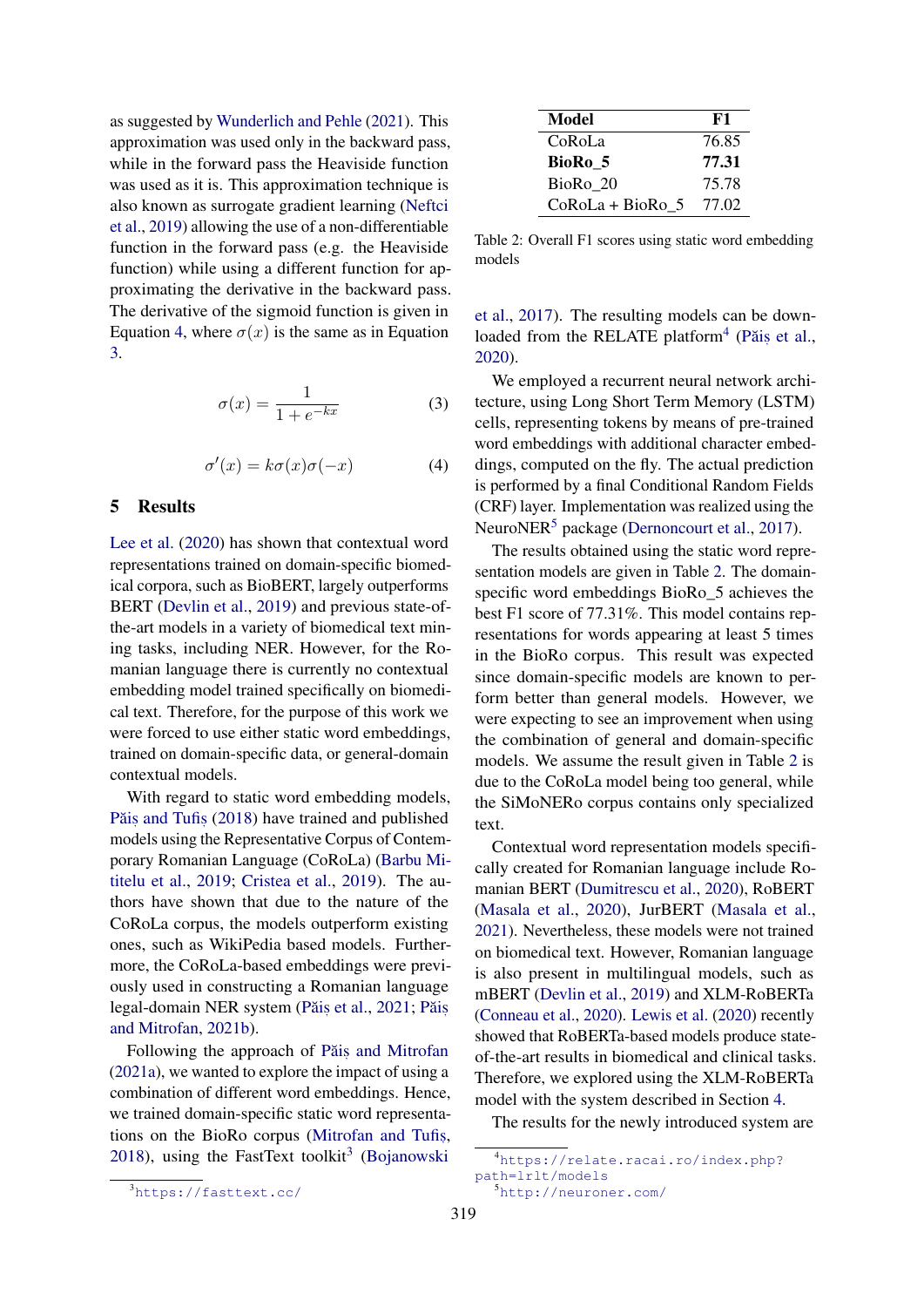<span id="page-4-8"></span>

| <b>Entity</b>  | P     | R     | F1    |
|----------------|-------|-------|-------|
| <b>ANAT</b>    | 84.04 | 87.75 | 85.85 |
| <b>CHEM</b>    | 82.64 | 89.25 | 85.82 |
| <b>DISO</b>    | 84.72 | 86.35 | 85.53 |
| <b>PROC</b>    | 76.47 | 77.69 | 77.08 |
| <b>Overall</b> | 82.73 | 85.87 | 84.27 |

Table 3: Results obtained with the proposed system

presented in Table [3.](#page-4-8) As expected, contextualized embeddings provide better results, even though they are not produced from domain-specific text. The hardest entity to predict is PROC, which we consider to be a result of the relatively low number of examples present in the corpus, given the complexity associated with this entity type (see Table [1\)](#page-1-2). The ANAT entity type is the least common entity type, yet it is predicted to have the highest F1 score. We consider this to happen due to the reduced complexity of the entity type.

We further compared the results obtained with the newly introduced lateral inhibition layer with the same system without this layer. The overall F1 score was 83.42%, thus the new layer accounted for 0.85% improvement, under similar conditions (the same dataset split, the same contextual embeddings model, similar hyper-parameters).

### <span id="page-4-3"></span>6 Conclusion

This paper introduced a neural named entity recognition system adapted for the Romanian biomedical domain. It employed the new extended version of SiMoNERo corpus for training and evaluation. The proposed NER system uses pre-trained contextual embeddings, XLM-RoBERTa, and an inhibitory layer, inspired by the biological process of lateral inhibition. This work can make significant contribution in helping researchers interested in domain-specific NER both for Romanian and for other languages. In addition, the lateral inhibition mechanism has the potential to be applied in other tasks as well. Currently, it has been successfully applied in our system that participated in the SemEval 2022 shared task on Multilingual Complex Named Entity Recognition (MULTICONER)<sup>[6](#page-4-9)</sup>.

The resulting NER system is available for on-line usage through the RELATE platform<sup>[7](#page-4-10)</sup>. The source code is freely available from our GitHub

repository<sup>[8](#page-4-11)</sup>.

### 7 Acknowledgements

Part of this work was conducted in the context of the "Curated Multilingual Language Resources for CEF.AT" (CURLICAT) project, CEF-TC-2019-1 – Automated Translation grant agreement number INEA/CEF/ICT/A2019/1926831 and part in the context of "Enrich4all" project, Action 2020-EU-IA-0088 funded by the European Union's Connecting Europe Facility 2014- 2020 CEF Telecom, under Grant Agreement No. INEA/CEF/ICT/A2020/2278547.

#### References

- <span id="page-4-0"></span>Sophia Ananiadou, Carol Friedman, and Jun'ichi Tsujii. 2004. Introduction: named entity recognition in biomedicine. *Journal of Biomedical Informatics*, 37(6):393–395.
- <span id="page-4-5"></span>Verginica Barbu Mititelu, Dan Tufis, , Elena Irimia, Vasile Pais, , Radu Ion, Nils Diewald, Maria Mitrofan, and Onofrei Mihaela. 2019. Little strokes fell great oaks. creating corola, the reference corpus of contemporary romanian.
- <span id="page-4-7"></span>Piotr Bojanowski, Edouard Grave, Armand Joulin, and Tomas Mikolov. 2017. [Enriching word vectors with](https://doi.org/10.1162/tacl_a_00051) [subword information.](https://doi.org/10.1162/tacl_a_00051) *Transactions of the Association for Computational Linguistics*, 5:135–146.
- <span id="page-4-4"></span>Tiberiu Boroş, Ştefan Daniel Dumitrescu, and Ruxandra Burtica. 2018. Nlp-cube: End-to-end raw text processing with neural networks. In *Proceedings of the CoNLL 2018 Shared Task: Multilingual Parsing from Raw Text to Universal Dependencies*, pages 171–179.
- <span id="page-4-2"></span>Ronald A Cohen. 2011. Lateral inhibition. *Encyclopedia of Clinical Neuropsychology, Springer, New York*, pages 1436–1437.
- <span id="page-4-1"></span>Alexis Conneau, Kartikay Khandelwal, Naman Goyal, Vishrav Chaudhary, Guillaume Wenzek, Francisco Guzmán, Edouard Grave, Myle Ott, Luke Zettlemoyer, and Veselin Stoyanov. 2020. [Unsupervised](https://doi.org/10.18653/v1/2020.acl-main.747) [cross-lingual representation learning at scale.](https://doi.org/10.18653/v1/2020.acl-main.747) In *Proceedings of the 58th Annual Meeting of the Association for Computational Linguistics*, pages 8440– 8451, Online. Association for Computational Linguistics.
- <span id="page-4-6"></span>Dan Cristea, Nils Diewald, Gabriela Haja, Cătălina Mărănduc, Verginica Barbu Mititelu, and Mihaela Onofrei. 2019. How to find a shining needle in the haystack. querying corola: solutions and perspectives. *Revue Roumaine de Linguistique*, No./Issue 3(3):279–292.

<span id="page-4-10"></span><span id="page-4-9"></span><sup>6</sup><https://multiconer.github.io/>

<sup>&</sup>lt;sup>7</sup>[https://relate.racai.ro/index.php?](https://relate.racai.ro/index.php?path=ner/demo) [path=ner/demo](https://relate.racai.ro/index.php?path=ner/demo)

<span id="page-4-11"></span><sup>8</sup><https://github.com/racai-ai/RNER>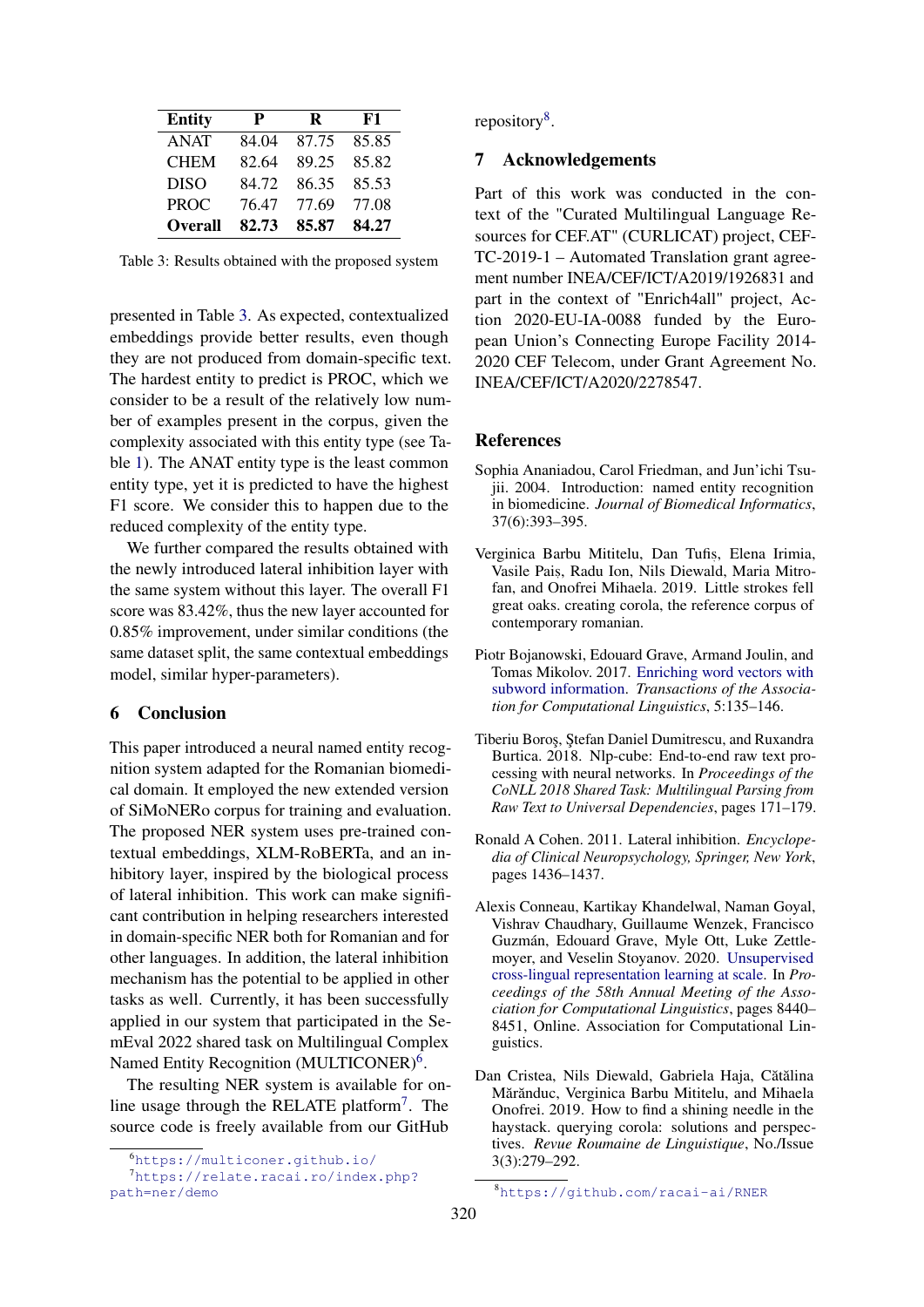- <span id="page-5-0"></span>Ricardo C Cury, Istvan Megyeri, Tony Lindsey, Robson Macedo, Juan Batlle, Shwan Kim, Brian Baker, Robert Harris, and Reese H Clark. 2021. Natural language processing and machine learning for detection of respiratory illness by chest ct imaging and tracking of covid-19 pandemic in the united states. *Radiology: Cardiothoracic Imaging*, 3(1):e200596.
- <span id="page-5-16"></span>Franck Dernoncourt, Ji Young Lee, and Peter Szolovits. 2017. [NeuroNER: an easy-to-use program for](https://doi.org/10.18653/v1/D17-2017) [named-entity recognition based on neural networks.](https://doi.org/10.18653/v1/D17-2017) In *Proceedings of the 2017 Conference on Empirical Methods in Natural Language Processing: System Demonstrations*, pages 97–102, Copenhagen, Denmark. Association for Computational Linguistics.
- <span id="page-5-3"></span>Jacob Devlin, Ming-Wei Chang, Kenton Lee, and Kristina Toutanova. 2019. Bert: Pre-training of deep bidirectional transformers for language understanding. pages 4171–4186.
- <span id="page-5-17"></span>¸Stefan Dumitrescu, Andrei-Marius Avram, and Sampo Pyysalo. 2020. The birth of Romanian BERT. In *Proceedings of the 2020 Conference on Empirical Methods in Natural Language Processing: Findings*, pages 4324–4328.
- <span id="page-5-9"></span>Radu Ion. 2007. *Word sense disambiguation methods applied to English and Romanian*. Ph.D. thesis, PhD thesis (in Romanian). Romanian Academy, Bucharest.
- <span id="page-5-4"></span>Jinhyuk Lee, Wonjin Yoon, Sungdong Kim, Donghyeon Kim, Sunkyu Kim, Chan Ho So, and Jaewoo Kang. 2020. Biobert: a pre-trained biomedical language representation model for biomedical text mining. *Bioinformatics*, 36(4):1234–1240.
- <span id="page-5-20"></span>Patrick Lewis, Myle Ott, Jingfei Du, and Veselin Stoyanov. 2020. [Pretrained language models for biomedi](https://doi.org/10.18653/v1/2020.clinicalnlp-1.17)[cal and clinical tasks: Understanding and extending](https://doi.org/10.18653/v1/2020.clinicalnlp-1.17) [the state-of-the-art.](https://doi.org/10.18653/v1/2020.clinicalnlp-1.17) In *Proceedings of the 3rd Clinical Natural Language Processing Workshop*, pages 146–157, Online. Association for Computational Linguistics.
- <span id="page-5-19"></span>Mihai Masala, Radu Cristian Alexandru Iacob, Ana Sabina Uban, Marina Cidota, Horia Velicu, Traian Rebedea, and Marius Popescu. 2021. [ju](https://aclanthology.org/2021.nllp-1.8)[rBERT: A Romanian BERT model for legal judge](https://aclanthology.org/2021.nllp-1.8)[ment prediction.](https://aclanthology.org/2021.nllp-1.8) In *Proceedings of the Natural Legal Language Processing Workshop 2021*, pages 86–94, Punta Cana, Dominican Republic. Association for Computational Linguistics.
- <span id="page-5-18"></span>Mihai Masala, Stefan Ruseti, and Mihai Dascalu. 2020. [RoBERT – a Romanian BERT model.](https://doi.org/10.18653/v1/2020.coling-main.581) In *Proceedings of the 28th International Conference on Computational Linguistics*, pages 6626–6637, Barcelona, Spain (Online). International Committee on Computational Linguistics.
- <span id="page-5-8"></span>Verginica Barbu Mititelu and Maria Mitrofan. 2020. The romanian medical treebank-simonero. *ISSN 1843-911X*, page 7.
- <span id="page-5-2"></span>Maria Mitrofan. 2017. Bootstrapping a romanian corpus for medical named entity recognition. In *RANLP*, pages 501–509.
- <span id="page-5-6"></span>Maria Mitrofan. 2019. *Extragere de cunostinte din texte în limba româna si date structurate cu aplicatii în domeniul medical*. Ph.D. thesis, Ph. D. thesis, Romanian Academy.
- <span id="page-5-7"></span>Maria Mitrofan, Verginica Barbu Mititelu, and Grigorina Mitrofan. 2019. Monero: a biomedical gold standard corpus for the romanian language. In *Proceedings of the 18th BioNLP Workshop and Shared Task*, pages 71–79.
- <span id="page-5-14"></span>Maria Mitrofan and Dan Tufis, . 2018. Bioro: The biomedical corpus for the romanian language. In *Proceedings of the Eleventh International Conference on Language Resources and Evaluation (LREC 2018)*, pages 1192–1196.
- <span id="page-5-1"></span>David Nadeau and Satoshi Sekine. 2007. A survey of named entity recognition and classification. *Lingvisticae Investigationes*, 30(1):3–26.
- <span id="page-5-10"></span>Emre O. Neftci, Hesham Mostafa, and Friedemann Zenke. 2019. [Surrogate gradient learning in spik](https://doi.org/10.1109/MSP.2019.2931595)[ing neural networks: Bringing the power of gradient](https://doi.org/10.1109/MSP.2019.2931595)[based optimization to spiking neural networks.](https://doi.org/10.1109/MSP.2019.2931595) *IEEE Signal Processing Magazine*, 36(6):51–63.
- <span id="page-5-5"></span>Mark Neumann, Daniel King, Iz Beltagy, and Waleed Ammar. 2019. Scispacy: fast and robust models for biomedical natural language processing. *arXiv preprint arXiv:1902.07669*.
- <span id="page-5-15"></span>Vasile Păiș, Radu Ion, and Dan Tufiș. 2020. [A process](https://aclanthology.org/2020.iwltp-1.13)[ing platform relating data and tools for Romanian](https://aclanthology.org/2020.iwltp-1.13) [language.](https://aclanthology.org/2020.iwltp-1.13) In *Proceedings of the 1st International Workshop on Language Technology Platforms*, pages 81–88, Marseille, France. European Language Resources Association.
- <span id="page-5-11"></span>Vasile Păiș, Maria Mitrofan, Carol Luca Gasan, Vlad Coneschi, and Alexandru Ianov. 2021. [Named entity](https://aclanthology.org/2021.nllp-1.2) [recognition in the Romanian legal domain.](https://aclanthology.org/2021.nllp-1.2) In *Proceedings of the Natural Legal Language Processing Workshop 2021*, pages 9–18, Punta Cana, Dominican Republic. Association for Computational Linguistics.
- <span id="page-5-13"></span>Vasile Păis and Maria Mitrofan. 2021a. [Assessing mul](https://www.aclweb.org/anthology/2021.smm4h-1.27)[tiple word embeddings for named entity recognition](https://www.aclweb.org/anthology/2021.smm4h-1.27) [of professions and occupations in health-related so](https://www.aclweb.org/anthology/2021.smm4h-1.27)[cial media.](https://www.aclweb.org/anthology/2021.smm4h-1.27) In *Proceedings of the Sixth Social Media Mining for Health (#SMM4H) Workshop and Shared Task*, pages 128–130, Mexico City, Mexico. Association for Computational Linguistics.
- <span id="page-5-12"></span>Vasile Păis and Maria Mitrofan. 2021b. [Towards a](https://www.juls.savba.sk/attachments/workshop_20210930_en/workshop_20210930_book_of_abstracts.pdf#page=16) [named entity recognition system in the romanian le](https://www.juls.savba.sk/attachments/workshop_20210930_en/workshop_20210930_book_of_abstracts.pdf#page=16)[gal domain using a linked open data corpus.](https://www.juls.savba.sk/attachments/workshop_20210930_en/workshop_20210930_book_of_abstracts.pdf#page=16) In *Workshop on Deep Learning and Neural Approaches for Linguistic Data*, pages 16–17, Skopje, North Macedonia.